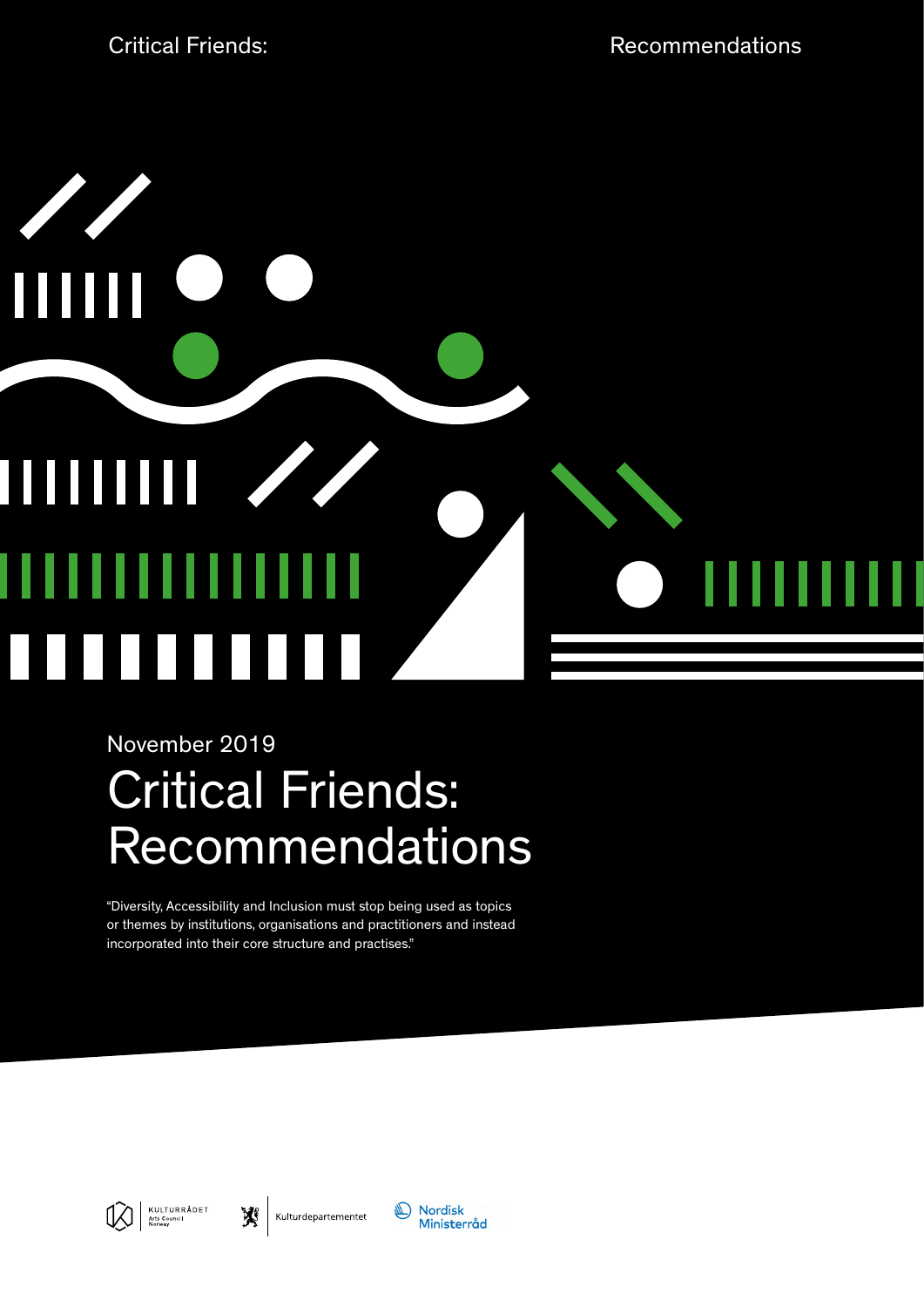"An Inclusive and diverse cultural sector in the Nordics" is initiated by the Norwegian Ministry of Culture under the Norwegian Chairmanship (2017-2019) in the Nordic Council of Ministers. The project works to identify challenges and solutions for ethnic inclusiveness, both in the professional and volunteers cultural sector, to further gather and share this knowledge across the Nordic countries. The project has an art-centred approach to embrace diversity. It explores how organisations, institutions and artists can enrich the work they do by implementing a wide range of diverse influences and practices.

"Critical Friends", an expert advisory group of black, brown and indigineous arts and culture professionals representing all Nordic countries, has been an important sounding board for the Nordic project. The handpicked advisory group represents a diversity of artistic expressions, cultural backgrounds and personal experiences and is competent in different fields of research and criticalities such as race and gender theory. A common thread that has emerged is the need for a critical voice against the structural discrimination within the Nordic arts and culture field, its unfair allocation of power and resources, as well as its' homogenisation of white and western-based cannons.

Following is a list of recommendations of implementations to secure an inclusive Nordic art sector.

## Critical Friends: Recommendations

### NOTE ON DIVERSITY

Throughout this document diversity as term specifically includes race, ethnicity, culture and colour. Where these aspects are not included, Critical Friends would consider the institution or field to be whitenormative. Diversity (mångfald/mangfold) is broadened to include a range of definitions and perspectives that are already present in the field, such as age, gender, and ability. These perspectives are also diversity, but their presence not as lacking in action plans, audience development strategies, funding structures, policies and/or law. It is clear that inclusion of diversity along the lines of race, ethnicity, culture and colour is truly lacking and what many find difficult to approach, achieve and measure.